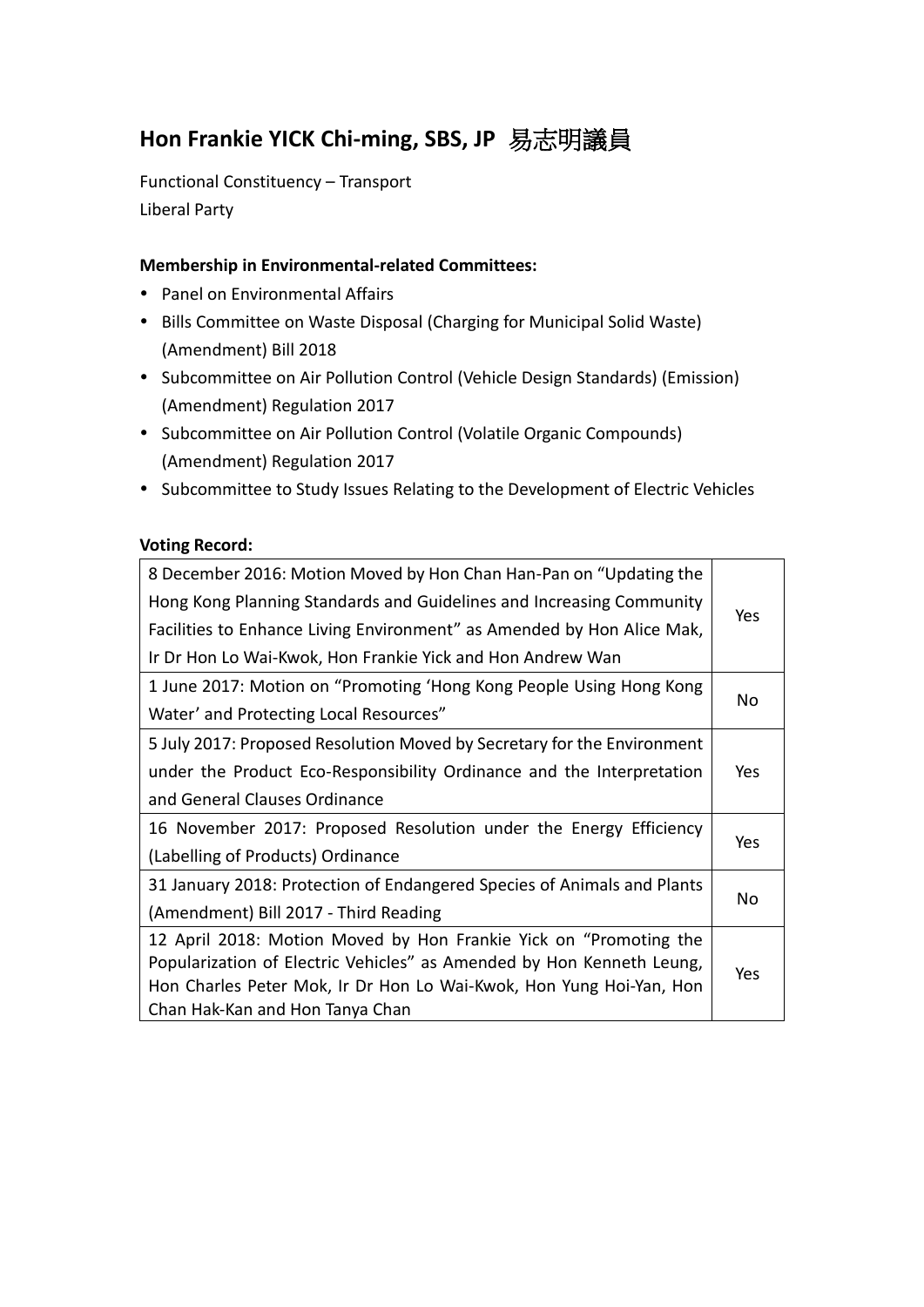## **Panel on Environmental Affairs Attendance:**



## **Comments Made in Environmental-related Committees:**

Panel on Environmental Affairs

| 20161219 | 36. Mr YICK Chi-ming said that the transport trades in           | Air |  |  |  |  |  |  |
|----------|------------------------------------------------------------------|-----|--|--|--|--|--|--|
|          | principle did not object to the tightening of vehicle emission   |     |  |  |  |  |  |  |
|          | standards for improving air quality. However, the trades had     |     |  |  |  |  |  |  |
|          | expressed serious concerns about the readiness in terms of       |     |  |  |  |  |  |  |
|          | adequate supply of Euro VI heavy duty diesel vehicles, as        |     |  |  |  |  |  |  |
|          | currently only a few European models of such vehicles were       |     |  |  |  |  |  |  |
|          | available on the Hong Kong market.                               |     |  |  |  |  |  |  |
| 20161219 | 38. Mr YICK Chi-ming said that he had reservations about the     | Air |  |  |  |  |  |  |
|          | proposed tightening of the emission standards for diesel         |     |  |  |  |  |  |  |
|          | private cars to California LEV III. He sought details on the     |     |  |  |  |  |  |  |
|          | emission performance of diesel private cars vis-à-vis petrol     |     |  |  |  |  |  |  |
|          | private cars.                                                    |     |  |  |  |  |  |  |
| 20170224 | 9. Mr YICK Chi-ming opined that the timing of implementing       | Air |  |  |  |  |  |  |
|          | the Euro VI emission standards for newly registered goods        |     |  |  |  |  |  |  |
|          | vehicles and non-franchised buses from 1 January 2018 did        |     |  |  |  |  |  |  |
|          | not seem to be in line with the Administration's standing        |     |  |  |  |  |  |  |
|          | policy to tighten vehicle emission standards when there was      |     |  |  |  |  |  |  |
|          | an adequate supply of compliant vehicles in Hong Kong. In his    |     |  |  |  |  |  |  |
|          | understanding, the models of Euro VI vehicles available in the   |     |  |  |  |  |  |  |
|          | local market was still limited, and their relatively high prices |     |  |  |  |  |  |  |
|          | would increase the financial burden on the transport trades      |     |  |  |  |  |  |  |
|          | to comply with the new emission standards. He stressed that      |     |  |  |  |  |  |  |
|          | the Administration should only implement the new emission        |     |  |  |  |  |  |  |
|          | standards after the supply of Euro VI vehicles had proven to     |     |  |  |  |  |  |  |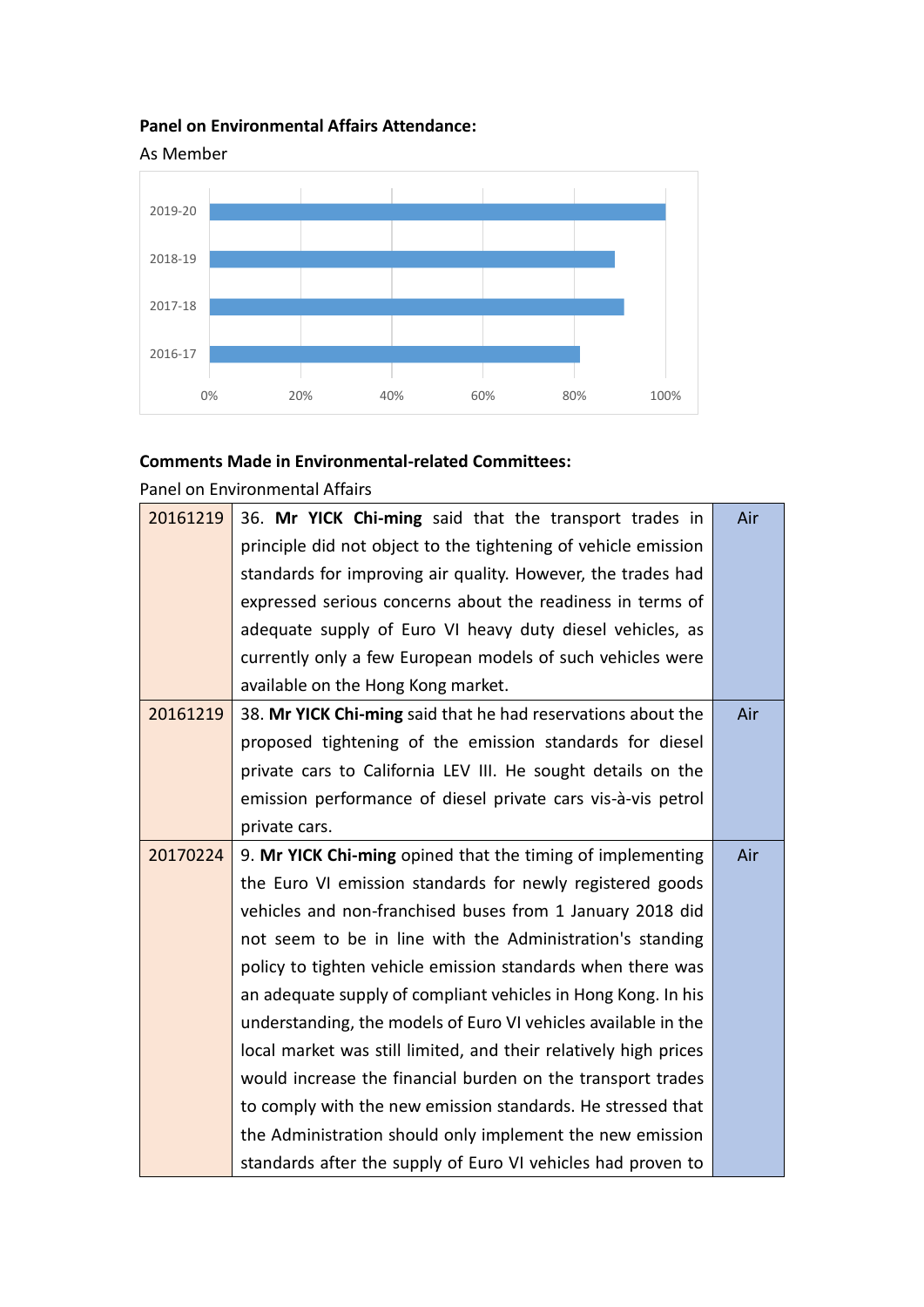|          | be adequate. To address the concern of the vehicle                               |              |  |  |  |  |  |
|----------|----------------------------------------------------------------------------------|--------------|--|--|--|--|--|
|          | maintenance trade about the skills gap of vehicle mechanics                      |              |  |  |  |  |  |
|          | for Euro VI vehicles, the Administration should require vehicle                  |              |  |  |  |  |  |
|          | manufacturers to open up the R&M technology, including the                       |              |  |  |  |  |  |
|          | testing software.                                                                |              |  |  |  |  |  |
| 20170303 | 24. Mr Frankie YICK expressed grave concerns about stepping                      | <b>Waste</b> |  |  |  |  |  |
|          | up enforcement actions against roadside skips prematurely,                       |              |  |  |  |  |  |
|          | before the persistent problems concerning the lack of space                      |              |  |  |  |  |  |
|          | for temporary storage of roadside skips and the difficulties                     |              |  |  |  |  |  |
|          | faced by the skip operator trade to acquire insurance for the                    |              |  |  |  |  |  |
|          | skips had been resolved.                                                         |              |  |  |  |  |  |
| 20170327 | 16. Referring to paragraph 20 of the Administration's paper                      | Waste        |  |  |  |  |  |
|          | (LC Paper No. CB(1)697/16-17(01)), Mr Frankie YICK pointed                       |              |  |  |  |  |  |
|          | out that private waste collectors ("PWCs") had grave concern                     |              |  |  |  |  |  |
|          | about the gate fee arrangement as they would have to pay the                     |              |  |  |  |  |  |
|          | gate fee upfront for any waste disposed of at landfills or refuse                |              |  |  |  |  |  |
|          | transfer stations. Such arrangement would create cash flow                       |              |  |  |  |  |  |
|          | and bad debt problems for PWCs if their clients (such as                         |              |  |  |  |  |  |
|          | restaurants) failed to repay them in time or refused to pay the                  |              |  |  |  |  |  |
|          | fee afterwards. Some PWCs also expressed that they had not                       |              |  |  |  |  |  |
|          | been consulted on the hybrid system proposed by the                              |              |  |  |  |  |  |
|          | Government, which allowed both PWCs and waste producers                          |              |  |  |  |  |  |
|          | to register as account holders for paying the gate fee. Mr YICK                  |              |  |  |  |  |  |
|          | enquired whether the Government would consider providing                         |              |  |  |  |  |  |
|          | insurance for PWCs to cover their gate fee payment when                          |              |  |  |  |  |  |
|          | their clients refused to repay them, and how PWCs should                         |              |  |  |  |  |  |
|          | apportion the gate fee with their clients.                                       |              |  |  |  |  |  |
| 20170522 | 21.<br>Mr<br><b>Frankie</b><br><b>YICK</b><br>the<br>expressed<br>for<br>support | Air          |  |  |  |  |  |
|          | Administration's work in improving roadside air quality.                         |              |  |  |  |  |  |
| 20170626 | 24. Mr Frankie YICK pointed out that the transport trade had                     | Air          |  |  |  |  |  |
|          | been incurring additional costs for complying with the                           |              |  |  |  |  |  |
|          | Administration's various requirements to reduce transport                        |              |  |  |  |  |  |
|          | emissions. He urged the Administration to consult the                            |              |  |  |  |  |  |
|          | transport trade on the operational and financial difficulties                    |              |  |  |  |  |  |
|          | involved before implementing further emission control                            |              |  |  |  |  |  |
|          | measures.                                                                        |              |  |  |  |  |  |
| 20170717 | 17. Mr SHIU Ka-fai enquired on behalf of Mr Frankie YICK who                     | Air          |  |  |  |  |  |
|          | was absent from the meeting. Mr SHIU said that the Hong                          |              |  |  |  |  |  |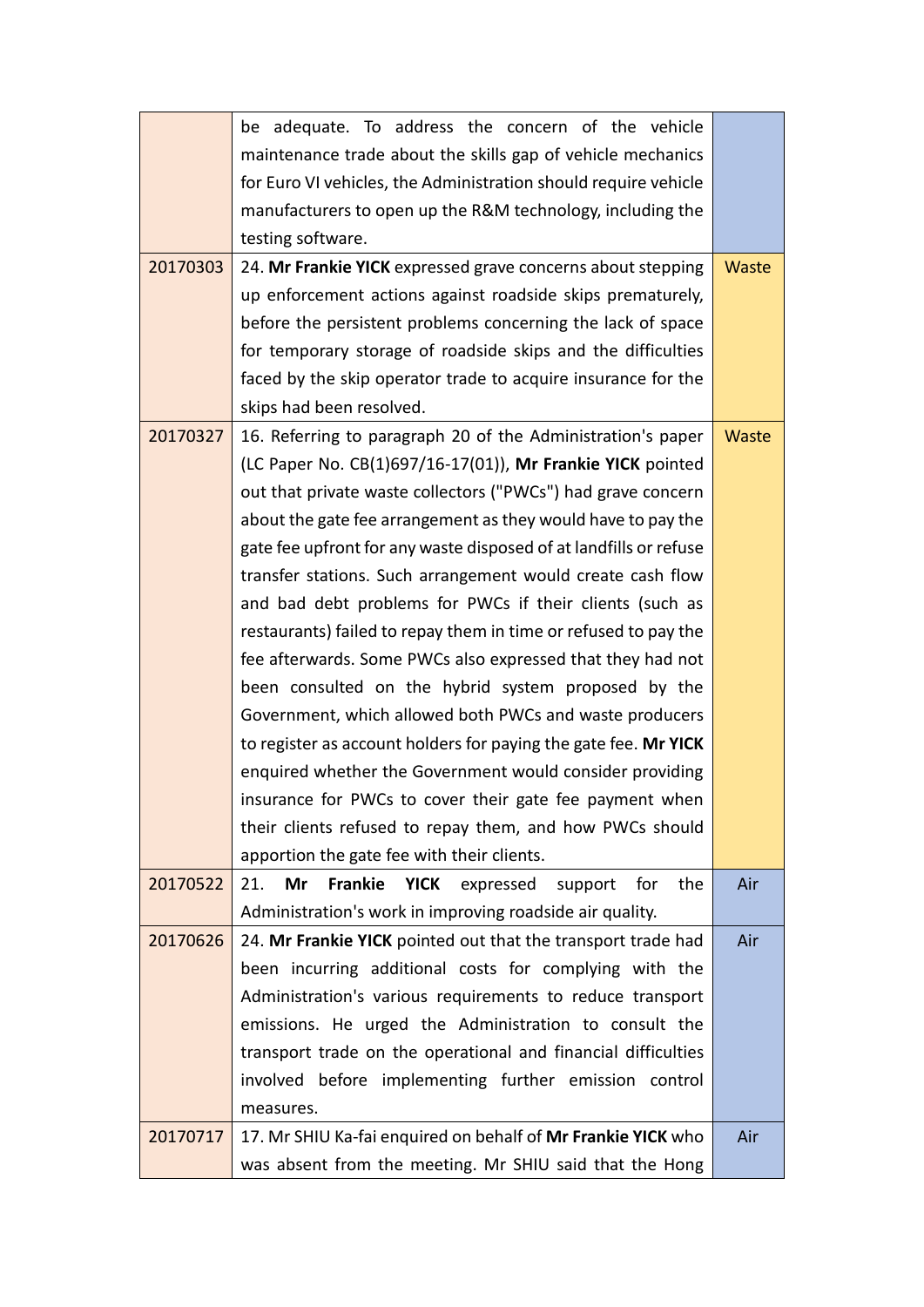|          | Kong Liner Shipping Association had no objection in principle         |       |
|----------|-----------------------------------------------------------------------|-------|
|          | to the proposed regulation, but enquired about possible               |       |
|          | extension of the Port Facilities and Light Dues Incentive             |       |
|          | Scheme ("the Incentive Scheme") which would expire on 31              |       |
|          | March 2018. Waiver provided under the Incentive Scheme                |       |
|          | could offset about 35% to 50% of the additional fuel cost of          |       |
|          | OGVs, while the reduction offered by nearby ports such as             |       |
|          | Shenzhen could offset about 60% to 75% of the additional fuel         |       |
|          | cost. In addition, in line with the international trend of            |       |
|          | reducing fuel sulphur content, the Mainland authorities had           |       |
|          | offered a higher incentive for OGVs that switched to use fuel         |       |
|          | with sulphur content not exceeding 0.1%, which might fully            |       |
|          | offset the additional fuel cost. To maintain Hong Kong's              |       |
|          | competitiveness within the region, he enquired whether the            |       |
|          | Administration would consider similar incentive schemes for           |       |
|          | the Hong Kong port.                                                   |       |
| 20171012 | 12e. Use of electric vehicles in Hong Kong - Mr HUI Chi-fung,         | Waste |
|          | Dr Elizabeth QUAT, Mr CHAN Hak-kan and Mr Frankie YICK                |       |
|          | proposed to discuss policies and measures in this regard,             |       |
|          | including the provision of battery charging facilities for electric   |       |
|          | vehicles, and whether there were plans to phase out                   |       |
|          | conventional vehicles in the long run in view of the                  |       |
|          | development<br>Mr<br><b>YICK</b><br>added<br>that<br>the<br>overseas. |       |
|          | Administration should also look at the handling of waste car          |       |
|          | batteries and waste tyres, and explore whether a recycling            |       |
|          | levy should be collected for such disposal;                           |       |
| 20171030 | 19. Mr Frankie YICK considered that it was reasonable to cap          | Air   |
|          | the waiver at \$97,500 in order to promote the wider use of           |       |
|          | electric private cars at more affordable prices. He took the          |       |
|          | view that car manufacturers should put on to the market               |       |
|          | electric private car models with competitive prices in order to       |       |
|          | promote the wider use of EVs.                                         |       |
| 20171030 | 21. Regarding the Administration's proposal to mandate                | Air   |
|          | vessels to use compliant fuel within Hong Kong waters starting        |       |
|          | from 1 January 2019 for improving air quality, Mr Frankie YICK        |       |
|          | enquired about possible extension of the Port Facilities and          |       |
|          | Light Dues Incentive Scheme ("the Incentive Scheme") which            |       |
|          | would expire on 31 March 2018, and possible increase in the           |       |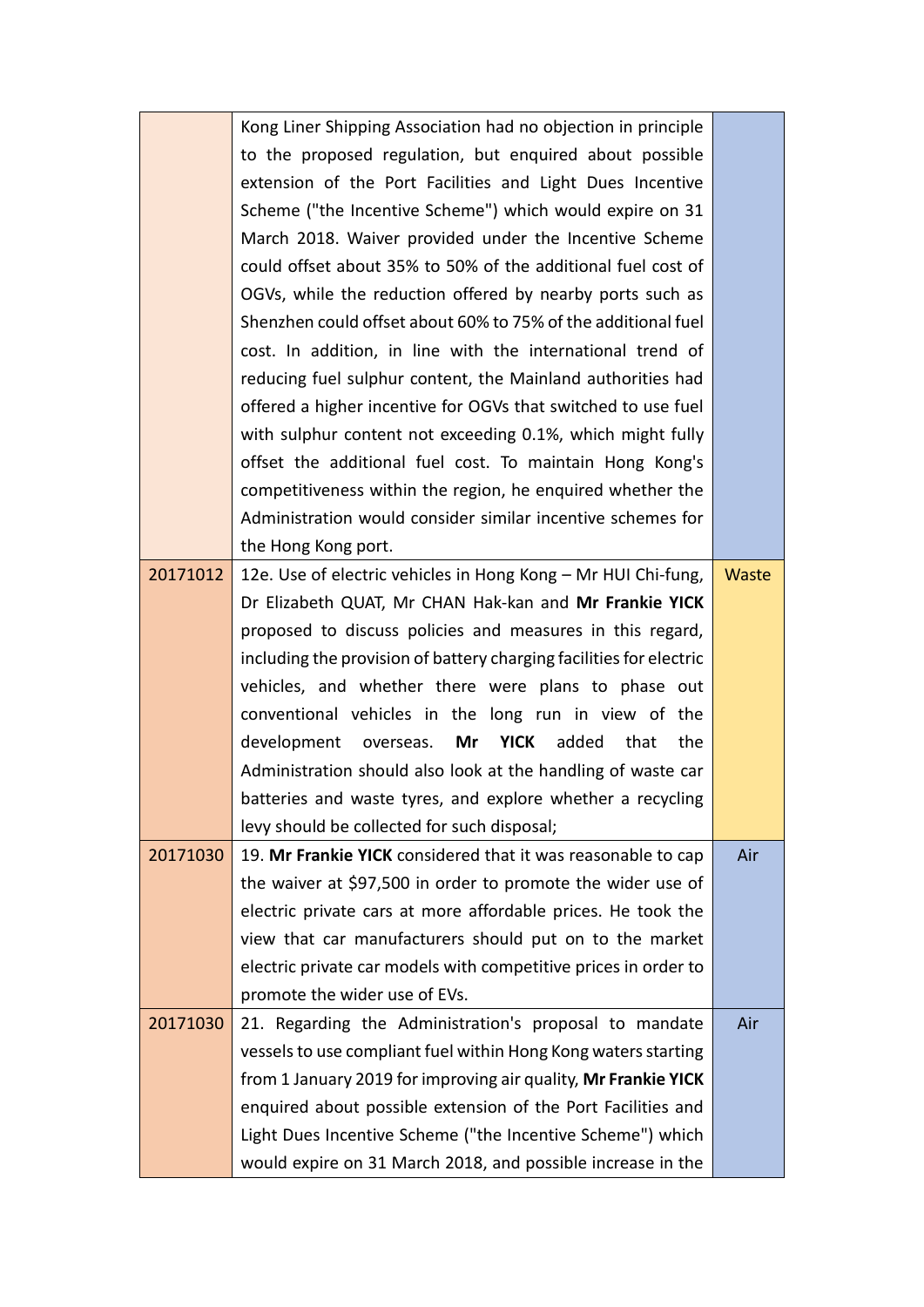|          | percentage of waiver under the Incentive Scheme. At present,     |              |
|----------|------------------------------------------------------------------|--------------|
|          | waiver provided under the Incentive Scheme could only offset     |              |
|          | about 35% to 50% of the additional fuel cost of Ocean Going      |              |
|          | Vessels ("OGVs"), while the reduction offered by nearby          |              |
|          | Mainland ports could offset up to 75% of the additional fuel     |              |
|          | cost.                                                            |              |
| 20171030 | 22. Regarding the Pilot Scheme on Green Ferry and Green          | Air          |
|          | Government Vessels, Mr Frankie YICK enquired whether the         |              |
|          | Administration would consider providing subsidies to working     |              |
|          | vessels, including fishing vessels, to incentivize vessel owners |              |
|          | to replace their vessel engines with new ones which complied     |              |
|          | with the prevailing emission standards.                          |              |
| 20171030 | 59. Mr Frankie YICK welcomed the Administration's proposal       | <b>Waste</b> |
|          | to extend the scope of application of pre-paid designated        |              |
|          | garbage bags, which would obviate the need for PWCs with         |              |
|          | RCVs to apportion MSW charges with their clients. He pointed     |              |
|          | out that at present, due to the charging differential between    |              |
|          | waste disposal at RTSs and landfills, many PWCs were inclined    |              |
|          | to use landfills to dispose of the waste they collected, causing |              |
|          | traffic congestions in the surrounding areas of some landfills.  |              |
|          | As waste collected by non-RCVs would be subject to a gate fee    |              |
|          | under the revised implementation proposal for MSW                |              |
|          | charging, he suggested that a uniform rate for the gate fee      |              |
|          | should be adopted so as to encourage PWCs to use the waste       |              |
|          | disposal facilities nearest to them.                             |              |
| 20180226 | 11. Mr Frankie YICK noted from paragraph 12 of the               | Air          |
|          | Administration's paper (LC Paper No. CB(1)602/17-18(03))         |              |
|          | that from April 2011 to September 2017, over 80% of private      |              |
|          | parking spaces in the newly approved developments would be       |              |
|          | provided with EV charging-enabling infrastructure. He queried    |              |
|          | why the remaining 20% of the private parking spaces were not     |              |
|          | provided with such infrastructure as the car parks concerned     |              |
|          | should also be eligible for exemption from GFA calculations.     |              |
|          | Mr YICK suggested that the                                       |              |
|          | Administration should make it a mandatory requirement for        |              |
|          | all car parks of new buildings to be provided with enabling      |              |
|          | infrastructure for EV charging.                                  |              |
| 20180226 | 15. The Chairman, Mr Frankie YICK, Dr Elizabeth QUAT, Mr         | Air          |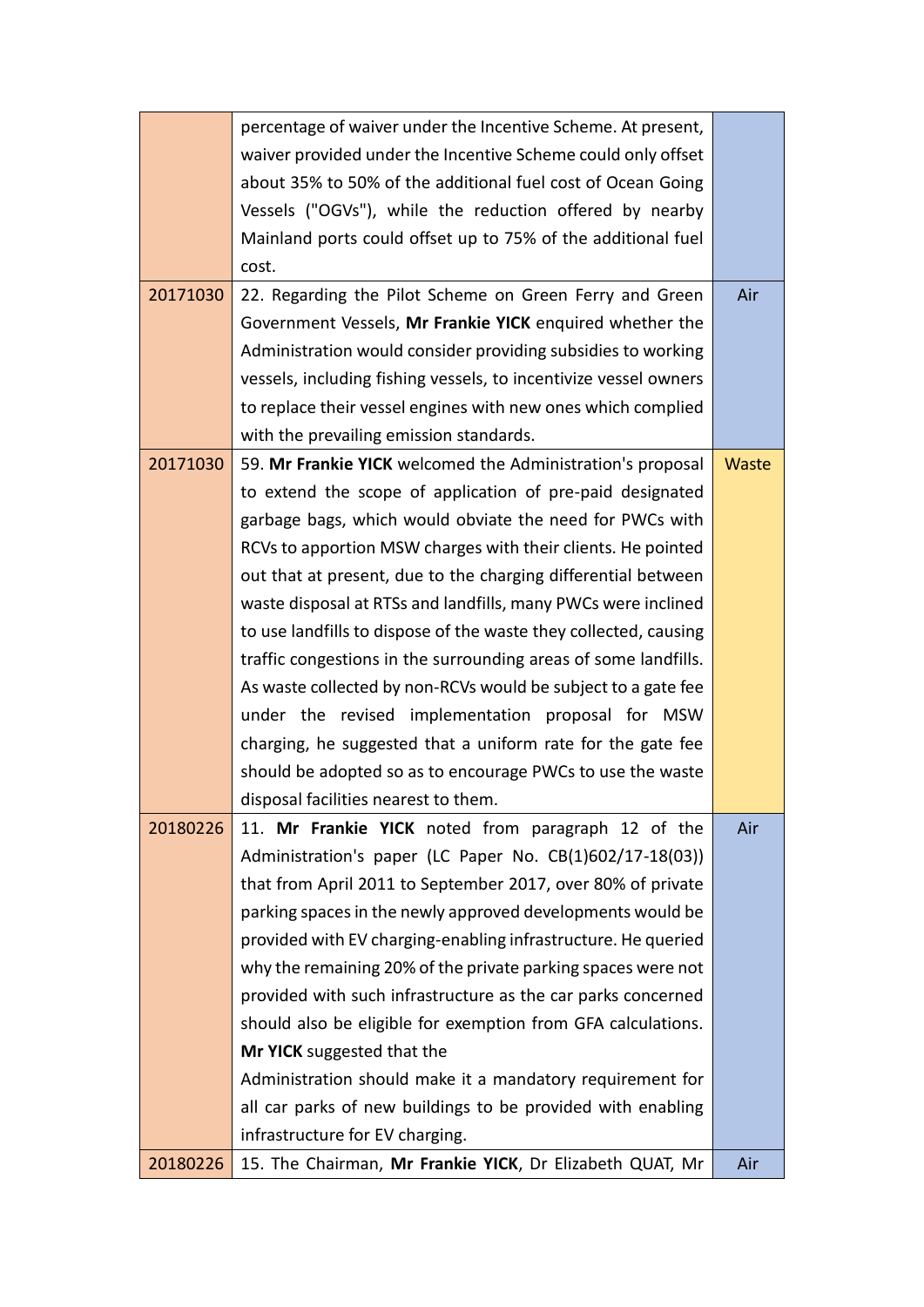|          | LEUNG Yiu-chung, Mr Steven HO and Mr HUI Chi-fung called         |       |  |  |  |  |
|----------|------------------------------------------------------------------|-------|--|--|--|--|
|          | on ENB to collaborate with relevant B/Ds (e.g. Home Affairs      |       |  |  |  |  |
|          | Bureau) to offer more assistance to current/prospective EV       |       |  |  |  |  |
|          | owners in installing EV chargers in existing buildings; offer    |       |  |  |  |  |
|          | assistance and incentives to owners' corporations to draw        |       |  |  |  |  |
|          | their support for installing EV chargers on their premises; and  |       |  |  |  |  |
|          | set a timetable for the development of the EV charging           |       |  |  |  |  |
|          | network, including both public and private chargers.             |       |  |  |  |  |
| 20180226 | 24. Mr Frankie YICK said that under the existing requirements,   | Air   |  |  |  |  |
|          | application for type approval of parallel/individual imported    |       |  |  |  |  |
|          | EV had to be accompanied by, among other things, the             |       |  |  |  |  |
|          | dynamic impact test certificate for the EV battery. As it was    |       |  |  |  |  |
|          | difficult for parallel vehicle importers to obtain such          |       |  |  |  |  |
|          | certificates from EV manufacturers, there had not been any       |       |  |  |  |  |
|          | parallel imported EVs in Hong Kong. He suggested the             |       |  |  |  |  |
|          | Administration relax the relevant requirements and/or            |       |  |  |  |  |
|          | streamline the application procedures with a view to             |       |  |  |  |  |
|          | promoting a level playing field in the local EV market and thus  |       |  |  |  |  |
|          | driving down EV prices.                                          |       |  |  |  |  |
| 20181126 | 9. At the invitation of the Chairman, Mr CHAN Hak-kan briefed    | Air   |  |  |  |  |
|          | the Panel on the proposal for setting up a subcommittee to       |       |  |  |  |  |
|          | study issues relating to the development of EVs ("the            |       |  |  |  |  |
|          | proposed subcommittee") that he and Mr Frankie YICK jointly      |       |  |  |  |  |
|          | put forward.                                                     |       |  |  |  |  |
| 20181126 | 57. Mr Frankie YICK opined that the hybrid registration system   | Waste |  |  |  |  |
|          | proposed by the Administration was inadequate in addressing      |       |  |  |  |  |
|          | the concerns of small [private waste contractors (PWCs)] who     |       |  |  |  |  |
|          | had less bargaining power than their clients and might be        |       |  |  |  |  |
|          | forced to pay the gate fee upfront for the clients, which could  |       |  |  |  |  |
|          | result in potential cash flow and bad debt problems. He          |       |  |  |  |  |
|          | suggested that all waste producers serviced by PWCs using        |       |  |  |  |  |
|          | refuse collection vehicles without compactors should be          |       |  |  |  |  |
|          | required to register as account holders for paying the gate fee. |       |  |  |  |  |
|          | He said that the Liberal Party would not support the Bill if the |       |  |  |  |  |
|          | gate-fee issue was not resolved.                                 |       |  |  |  |  |
| 20181219 | 33. Mr Frankie YICK declared interest as a director of The       | Air   |  |  |  |  |
|          | "Star" Ferry Company Limited, which had benefited from           |       |  |  |  |  |
|          | [Pilot<br>Transport<br>Fund].<br>welcomed<br>the<br>Green<br>He  |       |  |  |  |  |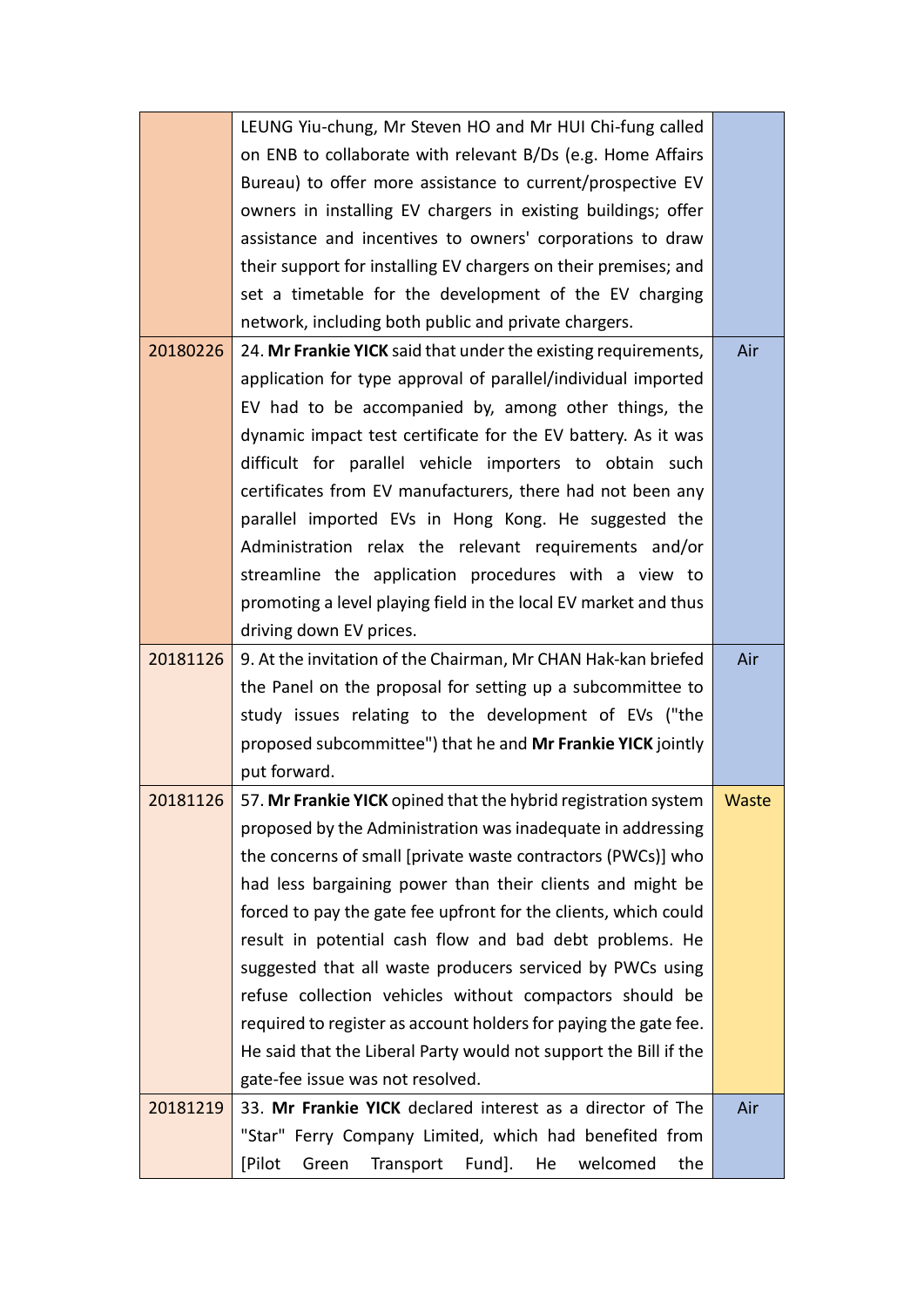|          | Administration's proposal to review the subsidy levels and        |       |
|----------|-------------------------------------------------------------------|-------|
|          | limits on the number of applications for each type of             |       |
|          | technology under PGTF. He also pointed out that the existing      |       |
|          | subsidy was meagre compared to the capital expenditure on         |       |
|          | a new ferry, and hence it was very difficult for The "Star" Ferry |       |
|          | Company Limited, whose fares were regulated, to afford the        |       |
|          | replacement of old ferries with new ones for improving            |       |
|          | environmental performance.                                        |       |
| 20181219 | 36. Mr Frankie YICK called on the Administration to ensure        | Air   |
|          | that there would be sufficient supply of compliant vehicles of    |       |
|          | different models on the market before deciding on the             |       |
|          | effective dates of the tightened emission standards of first-     |       |
|          | registered motorcycles, light buses (design weight of more        |       |
|          | than 3.5 tonnes) and buses (design weight of not more than 9      |       |
|          | tonnes).                                                          |       |
| 20181219 | 39. Mr Frankie YICK opined that the [Air Pollution Control        | Waste |
|          | (Construction Dust) Regulation (Cap. 311R)] was not strictly      |       |
|          | enforced as he observed that the mechanical covers of certain     |       |
|          | dump trucks were non-operational or poorly maintained. He         |       |
|          | urged the Administration to step up monitoring of the             |       |
|          | compliance situation and take enforcement actions where           |       |
|          | necessary.                                                        |       |
| 20190128 | 35. Mr Frankie YICK said that some vehicle owners were            | Air   |
|          | discouraged from switching to EVs due to the difficulties in      |       |
|          | installing EV chargers at their parking spaces, despite the FRT   |       |
|          | offered. He therefore agreed<br>concession<br>that<br>the         |       |
|          | Administration should provide more financial incentives at        |       |
|          | this stage to promote the replacement of conventional             |       |
|          | vehicles by hybrid vehicles (including both PCs and CVs), which   |       |
|          | had better fuel economy than conventional vehicles and            |       |
|          | hence could help reduce roadside air pollution to some            |       |
|          | extent.                                                           |       |
| 20190527 | 29. Mr Frankie YICK opined that the use of biodiesel in lieu of   | Air   |
|          | conventional diesel was conducive to reducing air pollution.      |       |
|          | He relayed the concern of a biodiesel producer who came,          |       |
|          | under the auspices of Invest Hong Kong, to invest in Hong         |       |
|          | Kong in 2013 by setting up a biodiesel plant that since then      |       |
|          | the Government had not actively promoted the use of               |       |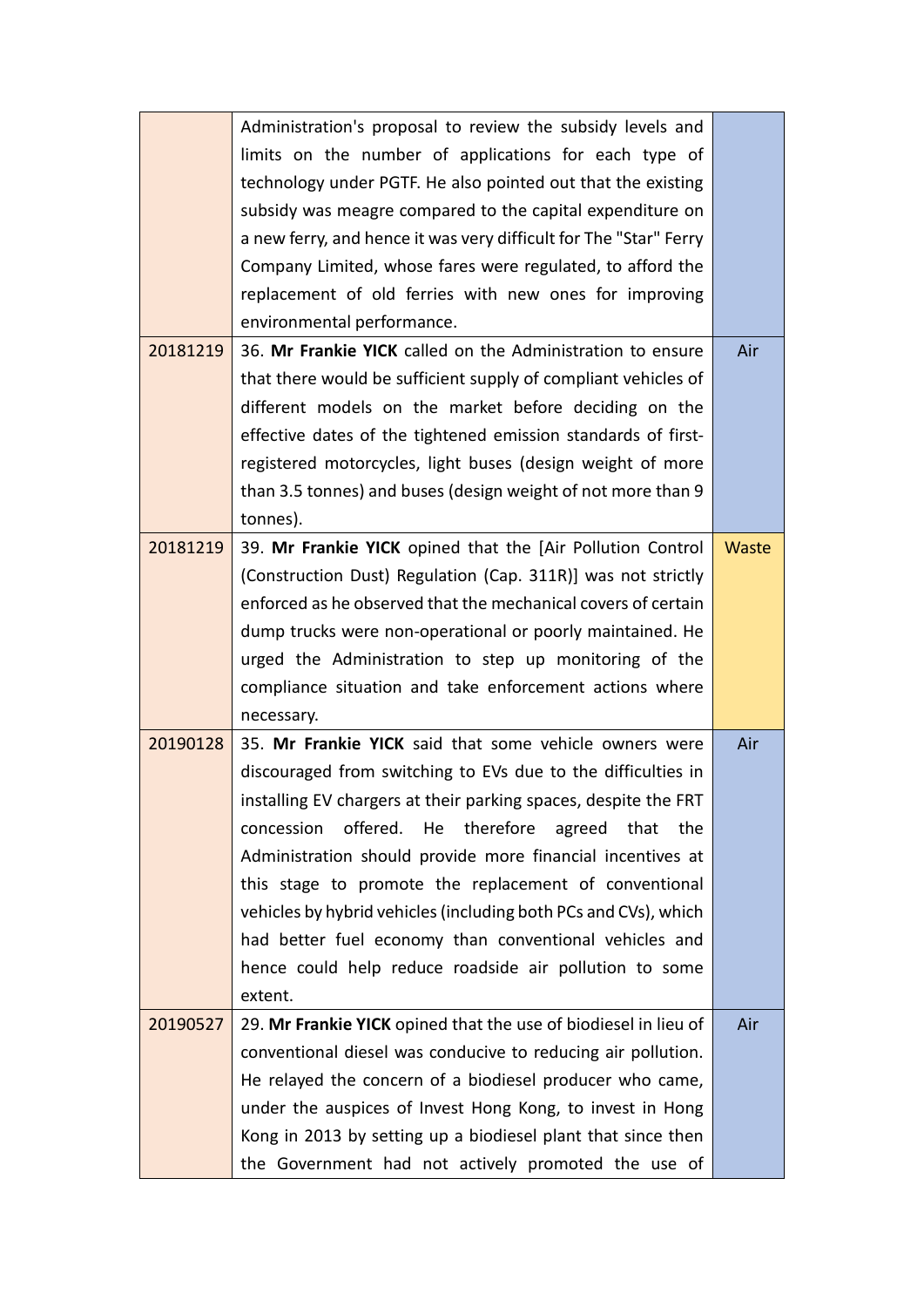|          | biodiesel, resulting in a persistently low demand for biodiesel  |     |  |  |  |  |  |
|----------|------------------------------------------------------------------|-----|--|--|--|--|--|
|          | over the years. Mr YICK enquired whether the Administration      |     |  |  |  |  |  |
|          | would introduce specific measures to promote the wider use       |     |  |  |  |  |  |
|          | of biodiesel. Referring to the issues and recommendations        |     |  |  |  |  |  |
|          | raised by the Competition Commission in its Report on Study      |     |  |  |  |  |  |
|          | Auto-fuel Market,<br>Kong's<br>including<br>the<br>into<br>Hong  |     |  |  |  |  |  |
|          | recommendation of withdrawing one of the two varieties of        |     |  |  |  |  |  |
|          | 98 RON petrol to make way for the introduction of other auto-    |     |  |  |  |  |  |
|          | fuel, Mr YICK enquired whether the Administration would          |     |  |  |  |  |  |
|          | take the opportunity when re-tendering petrol filling station    |     |  |  |  |  |  |
|          | to incorporate, into the relevant<br>land<br>leases<br>sites     |     |  |  |  |  |  |
|          | granted/renewed for filling stations, a provision requiring the  |     |  |  |  |  |  |
|          | lessees to provide biodiesel as an alternative auto-fuel.        |     |  |  |  |  |  |
| 20191028 | 16. Mr Frankie YICK expressed support for the proposed           | Air |  |  |  |  |  |
|          | introduction of a trial scheme on electric public light bus ("e- |     |  |  |  |  |  |
|          | PLB"). He and Ir Dr LO Wai-kwok said that the public light bus   |     |  |  |  |  |  |
|          | ("PLB") trade generally welcomed the proposal.                   |     |  |  |  |  |  |
| 20191028 | 18. Mr Frankie YICK pointed out that the increase in the         |     |  |  |  |  |  |
|          | maximum seating capacity of PLBs in recent years and the         |     |  |  |  |  |  |
|          | Administration's plan to phase out Euro IV DCVs had already      |     |  |  |  |  |  |
|          | put many PLB operators under heavy financial pressure to         |     |  |  |  |  |  |
|          | replace or upgrade their vehicles, and it was difficult for them |     |  |  |  |  |  |
|          | to obtain loans for such purposes. He therefore urged that the   |     |  |  |  |  |  |
|          | Administration should carefully set the timing for launching     |     |  |  |  |  |  |
|          | the trial scheme on e-PLB to avoid adding more financial         |     |  |  |  |  |  |
|          | pressure on PLB operators.                                       |     |  |  |  |  |  |
| 20191028 | 22. Mr Frankie YICK noted that the Administration would          | Air |  |  |  |  |  |
|          | explore tightening the maximum sulphur content of locally        |     |  |  |  |  |  |
|          | supplied marine light diesel from 0.05% to 0.001%. He            |     |  |  |  |  |  |
|          | enquired whether diesel with sulphur content of not more         |     |  |  |  |  |  |
|          | than 0.001% was already commonly used in land transport,         |     |  |  |  |  |  |
|          | and how the Administration would minimize the impact of          |     |  |  |  |  |  |
|          | tightening the fuel standard on the operating costs of the       |     |  |  |  |  |  |
|          | relevant trades. In addition, he called on ENB/EPD to            |     |  |  |  |  |  |
|          | coordinate with THB/the Transport Department closely             |     |  |  |  |  |  |
|          | should it decide to tighten the fuel standard.                   |     |  |  |  |  |  |
| 20191216 | 7. Mr Frankie YICK and Ms Elizabeth QUAT said that they          |     |  |  |  |  |  |
|          | supported the general direction of the Administration's          |     |  |  |  |  |  |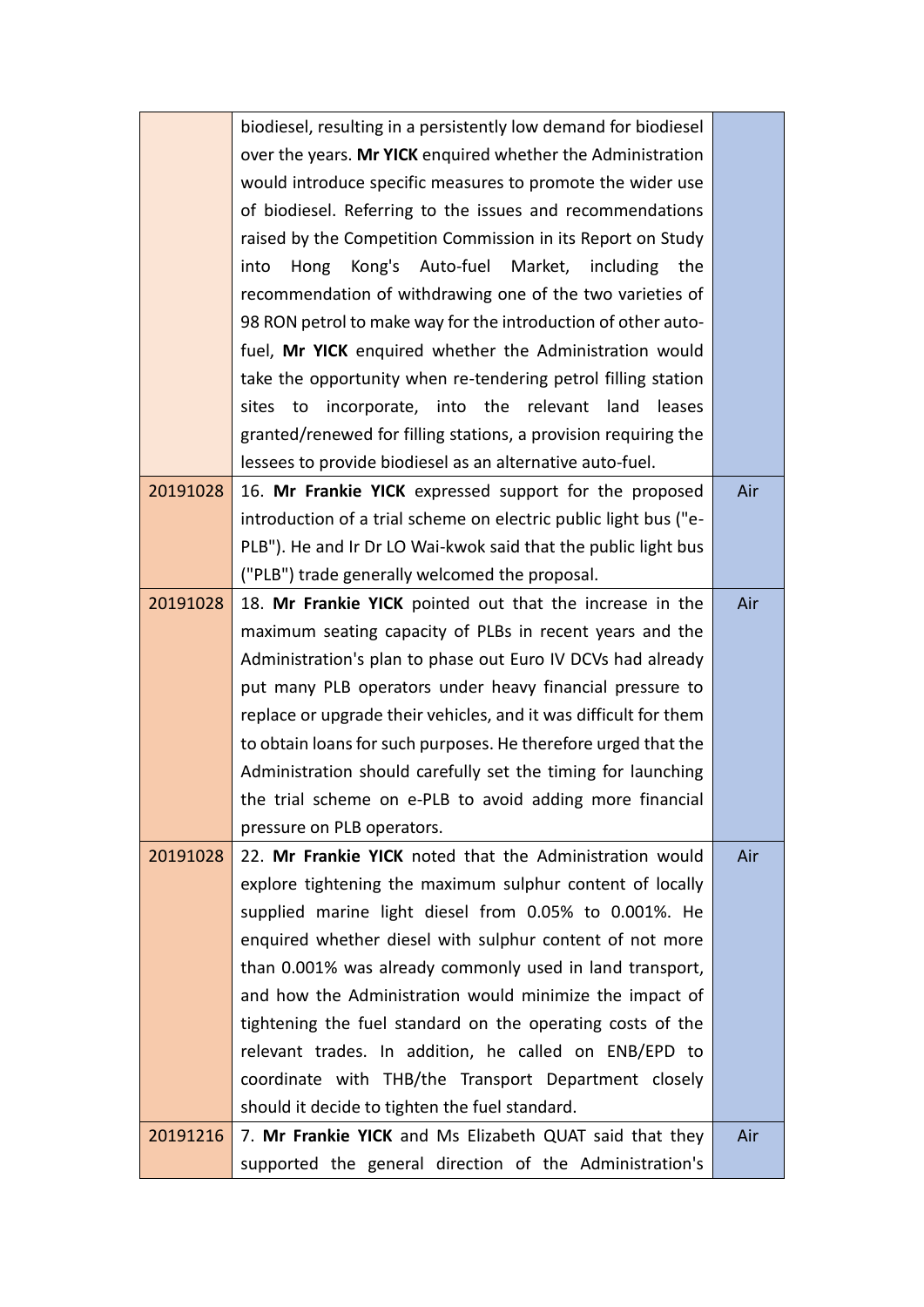|          | strategy for improving air quality. Mr YICK called on the        |     |
|----------|------------------------------------------------------------------|-----|
|          | Administration to ensure that there would be diverse choices     |     |
|          | of compliant vehicles before further tightening the emission     |     |
|          | standards for first-registered vehicles, so as to minimize the   |     |
|          | economic impact of the initiative on the transport trades.       |     |
| 20191216 | 13. Mr Frankie YICK and Ms Elizabeth QUAT expressed              | Air |
|          | support for the introduction of a pilot scheme on new energy     |     |
|          | ferries, and asked about other new measures to be launched       |     |
|          | for reducing marine emissions. As it was technically and         |     |
|          | financially difficult for small-scale operators of local vessels |     |
|          | (such as work boats and fishing vessels) to upgrade the          |     |
|          | engines of such vessels, and the operators might not be          |     |
|          | eligible for funding support under the Pilot Green Transport     |     |
|          | Fund ("PGTF"), the two members considered that the               |     |
|          | Administration should explore ways to assist the operators in    |     |
|          | improving the environmental performance of their vessels.        |     |
| 20191216 | 35. Mr Frankie YICK said that the business sector generally      | Air |
|          | welcomed the adoption of a progressive approach to               |     |
|          | improving air quality. However, if protection of public health   |     |
|          | took priority over all other considerations during a review of   |     |
|          | AQOs, problems about the financial viability of air quality      |     |
|          | improvement measures would arise.                                |     |
| 20200122 | 35. Mr Frankie YICK pointed out that since the announcement      | Air |
|          | in the Chief Executive's 2018 Policy Address of the plan to      |     |
|          | launch the proposed Euro IV programme, many Euro IV DCV          |     |
|          | owners had decided to postpone the replacement of their          |     |
|          | vehicles until the implementation of the programme to avoid      |     |
|          | missing out on the ex-gratia payments. This had led to a         |     |
|          | downturn in the DCV market as well as the vehicle body           |     |
|          | building business. To expedite the implementation of the         |     |
|          | programme, he suggested that the required funding be sought      |     |
|          | in the context of the Appropriation Bill 2020 soon to be         |     |
|          | introduced. In addition, he suggested that the Administration    |     |
|          | review the proposed ex-gratia payment levels for Euro IV         |     |
|          | heavy-duty lorry cranes, which the relevant trades considered    |     |
|          | insufficient.                                                    |     |
| 20200122 | 37. Mr Frankie YICK, Ir Dr LO Wai-kwok and Mr SHIU Ka-fai        | Air |
|          | pointed out that some diesel four-wheel drives ("4WDs")          |     |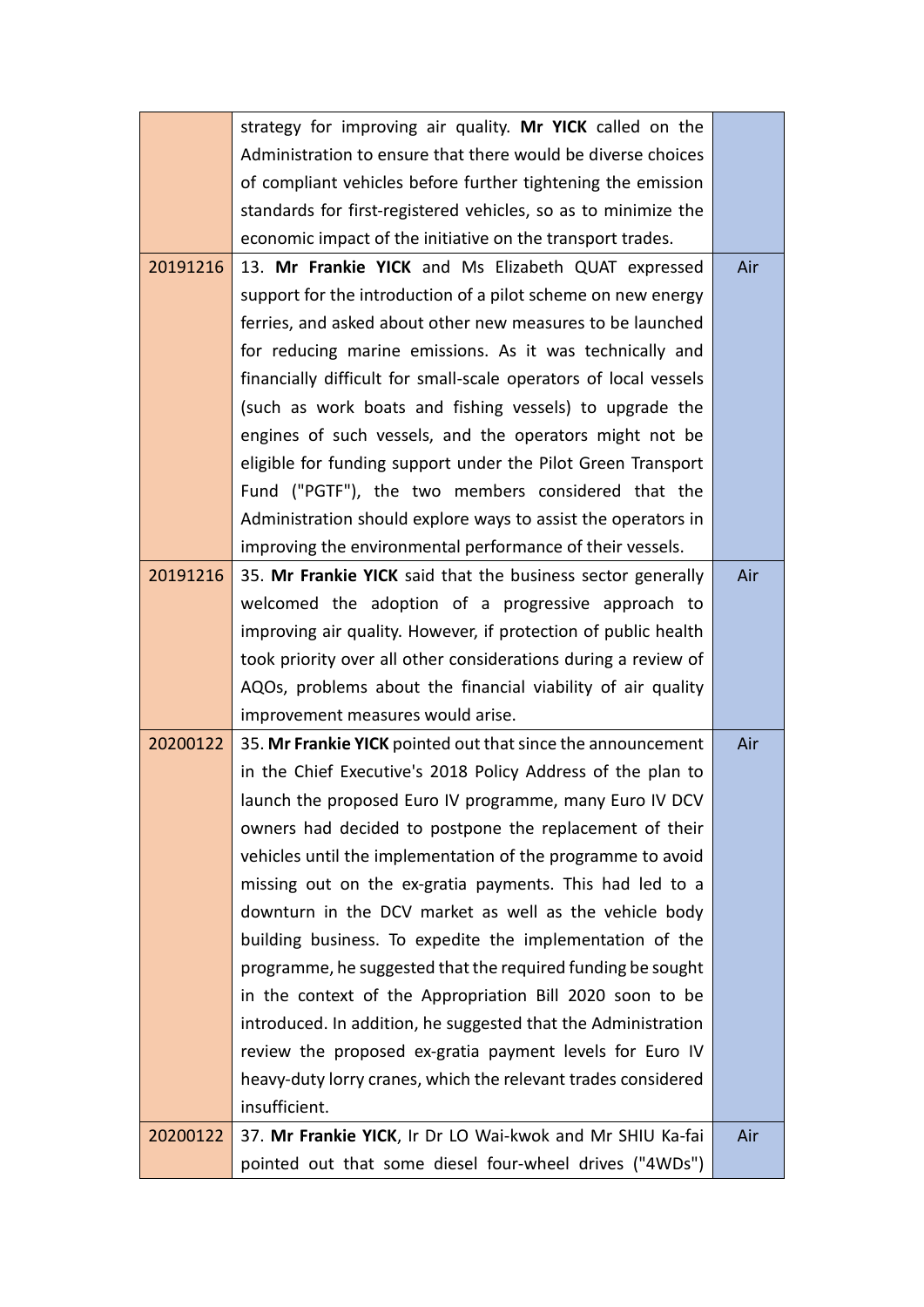|          | purchased for personal uses were registered as diesel light       |     |
|----------|-------------------------------------------------------------------|-----|
|          | goods vehicles ("LGVs"), which were one of the categories of      |     |
|          | DCVs, as they were not in compliance with the then emission       |     |
|          | standards for diesel private cars ("PCs"). Some owners of         |     |
|          | these diesel 4WDs had expressed concern that if the proposed      |     |
|          | Euro IV programme was implemented, they could not renew           |     |
|          | the licences of their diesel vehicles beyond the retirement       |     |
|          | deadline under the programme as they anticipated that their       |     |
|          | diesel vehicles could not meet the prevailing emission            |     |
|          | standard for diesel LGVs. To enable the retention of some         |     |
|          | affected diesel 4WDs (especially those of discontinued            |     |
|          | models, which were considered precious internationally) for       |     |
|          | leisure purposes, Mr YICK suggested and Ir Dr LO agreed that      |     |
|          | the Administration should consider updating the regulatory        |     |
|          | regime for classic vehicles, such as (a) aligning the vehicle age |     |
|          | criteria for the applications for movement permits, exemption     |     |
|          | from emission requirements, etc. with the prevailing service      |     |
|          | life limit of DCVs, and (b) relaxing the conditions of operation  |     |
|          | applicable to classic vehicles.                                   |     |
| 20200122 | 44. Mr Frankie YICK considered that the time was ripe for the     | Air |
|          | adoption of e-PLBs in Hong Kong. He urged the Administration      |     |
|          | to implement the pilot scheme for e-PLBs expeditiously.           |     |
| 20200122 | 51. Mr Frankie YICK and Ir Dr LO Wai-kwok said that electric      | Air |
|          | taxi technologies had become quite mature and some                |     |
|          | members of the taxi trade had shown interest in trying them       |     |
|          | out. The successful reintroduction of electric taxis into Hong    |     |
|          | Kong would hinge on the availability of charging facilities that  |     |
|          | could meet the taxi trade's operational needs.                    |     |

Bills Committee on Waste Disposal (Charging for Municipal Solid Waste)

| (Amendment) Bill 2018 |  |
|-----------------------|--|
|-----------------------|--|

| 20190218 | $\cdot$ 1. | Mr YICK enquired:                                                 |
|----------|------------|-------------------------------------------------------------------|
|          |            | (a) whether (i) a resident would need to wrap recyclables in a    |
|          |            | designated bag ("DB") before depositing them into a recycling bin |
|          |            | in a housing estate, and (ii) the property management company     |
|          |            | concerned would need to ensure that all recyclables collected in  |
|          |            | the recycling bin were wrapped in DB(s) before delivering them to |
|          |            | another party, in order to avoid the commission of an offence     |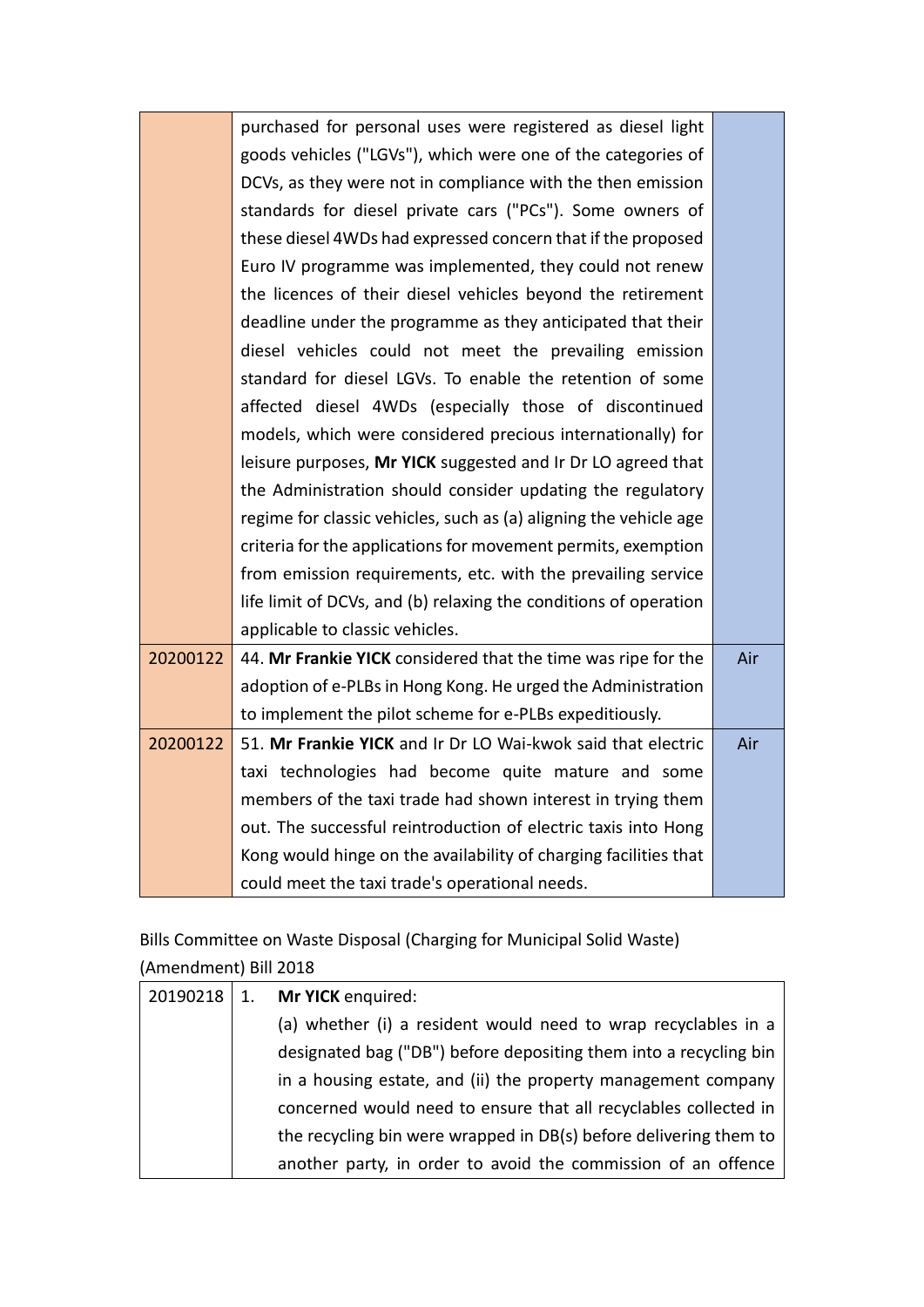|          |    | under the proposed charging scheme (if the Bill was passed); and     |
|----------|----|----------------------------------------------------------------------|
|          |    | (b) how to prevent evasion of the proposed MSW charge through        |
|          |    | the abuse of recycling bins in buildings/housing estates.            |
| 20191111 | 2. | Referring to paragraph (b) of the Administration's written response  |
|          |    | to the list of follow-up actions arising from the meeting on 20 May  |
|          |    | 2019 (LC Paper No. CB(1)1346/18- 19(02)), Mr YICK and Mr TSE         |
|          |    | asked about the progress/outcome of the trial projects jointly       |
|          |    | organized by EPD and the Housing Authority ("HA") in public rental   |
|          |    | housing ("PRH") estates for helping the residents to get prepared    |
|          |    | for the implementation of the proposed MSW charging scheme.          |
|          | 3. | Mr YICK said that in the housing estate where he resided, the        |
|          |    | recycling bins for waste glass containers were often full; and       |
|          |    | cleaning workers often needed to re-sort the recyclables collected   |
|          |    | in recycling bins because different types of recyclables had been    |
|          |    | deposited and mixed together for reasons such as the small           |
|          |    | compartments of the recycling bins. He asked whether the             |
|          |    | Administration would coordinate with property management             |
|          |    | companies ("PMCs") of housing estates on improving the design of     |
|          |    | recycling bins and the collection arrangements for recyclables.      |
| 20191218 | 4. | The Deputy Chairman and Mr YICK enquired whether a video clip        |
|          |    | showing the appearance of a fly-tipper recorded by a surveillance    |
|          |    | would constitute sufficient evidence<br>for<br>camera<br>system      |
|          |    | prosecution.                                                         |
|          | 5. | The Deputy Chairman, Mr YICK and Ms QUAT expressed the               |
|          |    | following views and concerns:                                        |
|          |    | (a) the Administration might need to consider upgrading the          |
|          |    | surveillance camera systems at fly-tipping black spots, so that they |
|          |    | could more clearly capture the appearances of fly-tippers to         |
|          |    | facilitate prosecution actions;                                      |
|          |    | (b) EPD should make reference to the operation of surveillance       |
|          |    | camera systems installed at public places by other government        |
|          |    | departments (such as the Hong Kong Police Force), with a view to     |
|          |    | enhancing its own systems; and                                       |
|          |    | (c) the effectiveness of the Administration's enforcement actions    |
|          |    | against illegal waste disposal would be impaired if it could not     |
|          |    | continue to install surveillance camera systems at black spots due   |
|          |    | to District Councils' objections.                                    |